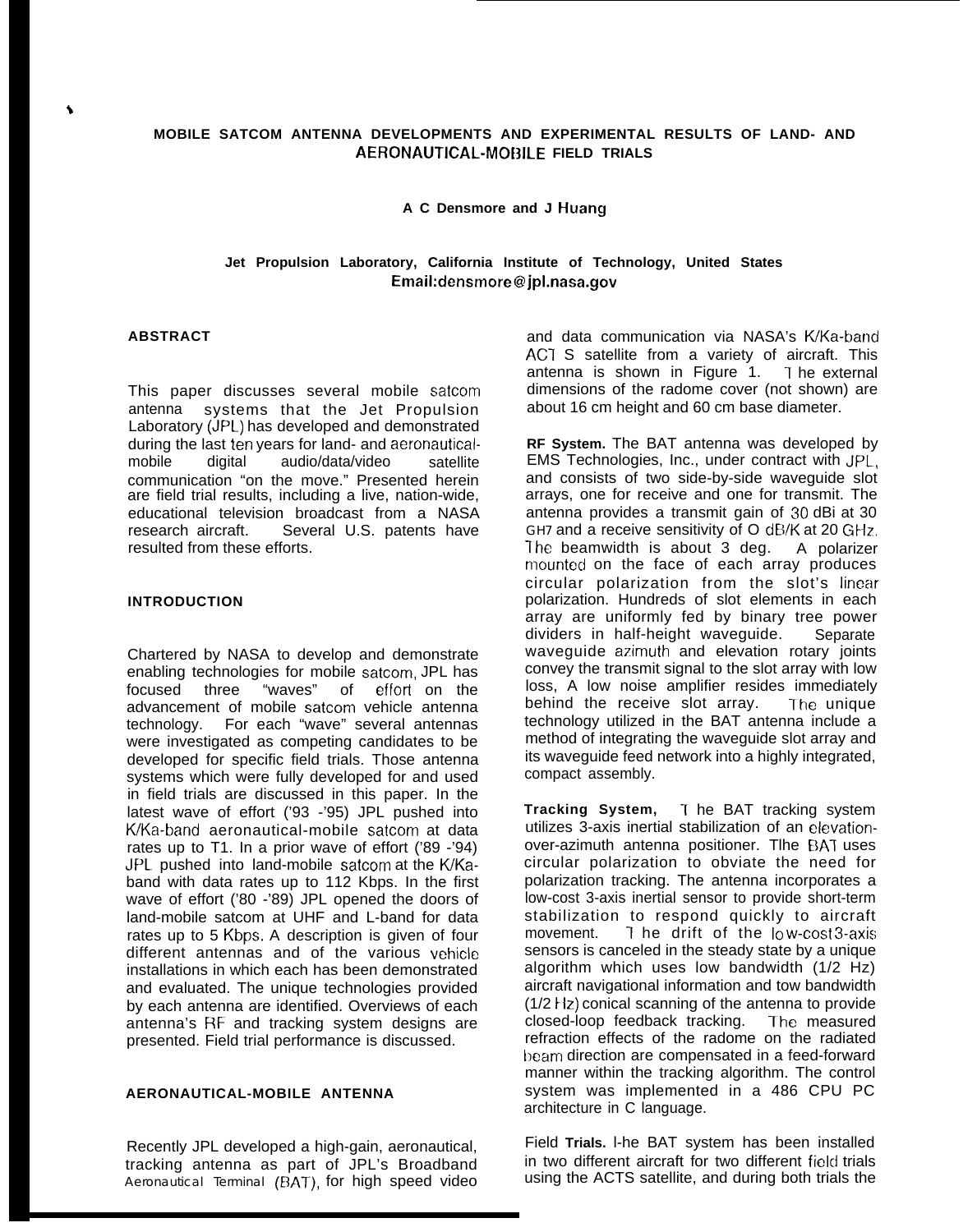antenna has performed flawlessly. For one trial the antenna was installed in a small, five seat business-class jet, and signal quality was evaluated while the jet was flown intentionally through various weather conditions, including thunderstorms. Another trial required that the BAT system be installed on a large military cargo jet converted by NASA for airborne high altitude astronomy research. A live educational television series, entitled "Live from the Stratosphere, " was broadcast nation<sup>1</sup>wide on PBS-TV from the research aircraft, via the BAT antenna. During both trials th $é$  tacking' system kept the 3 deg antenna beam locked on to the satellite to within a fraction of a degree throughout all phases of flight, including takeoff and landing. More than ten hours of successful television coverage was provided, with only one outage (of only five seconds duration) due to the keyhole effect, when the satellite direction briefly passed very close to the antenna azimuth axis (zenith).

## LAND-MOBILE ANTENNAS

Throughout the '80's and '90's JPL has developed a succession of land-mobile satcom antennas. The most recent developments accommodate higher data rate applications using the greater spectrum availability of K/Ka-band. Original system studies and the early developments centered on digital voice communications at Lband, after an initial consideration of UHF.

#### **AMT Small Reflector**

In the early 1990's JPL developed a K/Ka-band, low-profile, land-mobile, tracking, "small" reflector antenna as part of a mobile digital communications laboratory, called the ACTS Mobile Terminal (AMT), for high speed digital voice and data communication via ACTS from a variety of land vehicles. The antenna is shown in Figure 2. The external dimensions of the radome cover (not shown) are about 10 cm height and 23 cm base diameter.

RF **system.** The AMT antenna consists of a small reflector (about ten wavelengths in width), a dual frequency feed horn, orthomode junction, diplexer and rotary joint. The feed horn, orthomode junction and diplexer are integrated into a single waveguide assembly which adapts to the rotary joint in the center. Linear polarization is provided: K-band horizontal, and Ka-band vertical. The antenna provides a transmit gain of 23 dBi at 30

GHz and a receive sensitivity of -3 dB/K at 20 GHz. Its beamwidth is about 10 deg.

**Tracking system.** The AMT antenna utilizes a patented method of single-axis satellite tracking.  $(U.S.$  Patent No.  $5,398,035$ ) The antenna positioner provides only azimuth control, since the elevation beamwidth is made wide enough to accommodate the pitch and roll variations typical of land-mobile vehicles. A low cost, single axis inertial sensor that detects vehicle yaw turn rate provides the short term inertial stabilization information. A slow (2 Hz) sinusoidal mechanical dithering of the antenna azimuth direction produces a low bandwidth estimate of any resulting pointing error, which in turn provides the feedback signal for the tracking control system. The control system nullifies both the pointing error of the antenna and the drift of the low cost inertial sensor. The need for polarization tracking is obviated by the system design which accommodates the limited range of pitch and roll variation typical of standard paved roads. The tracking system was implemented in a VME 68030 CPU architecture as a real-time embedded controller with C and assembly software.

**Field Trials.** The AMT small reflector antenna has been installed in several vehicles and used to conduct several land-mobile communication field trials using the ACTS satellite. Initially the system was installed in a converted satellite news gathering van. Data collected during several trials while driving highways and city and residential streets have provided a full characterization of system performance. Tracking accuracy during mobile operation is well within a fraction of a degree. The tracking system handles signal outages of duration up to about 30 seconds well. The AMT system has also been installed in a military HMMWV vehicle to provide digital video teleconferencing during U.S. Army field exercises. The antenna tracking system performed flawlessly.

### **MSAT Microstrip Yagi Array**

In the 1980's JPL developed both mechanical and phased-array land-mobile tracking antennas along with a mobile digital communications laboratory, called the MSAI -X Terminal, for Inmarsat or AMSC class digital voice communications from a variety of land mobile vehicles.

**RF System.** A novel antenna concept, namely the mechanically steered microstrip Yagi array, was developed by JPL "to offer the advantages of low profile and low cost for the MSAT application using circular polarization at L-band. I-he concept was

 $Q\hat{A}$ 

 $\cdot$   $\cdot$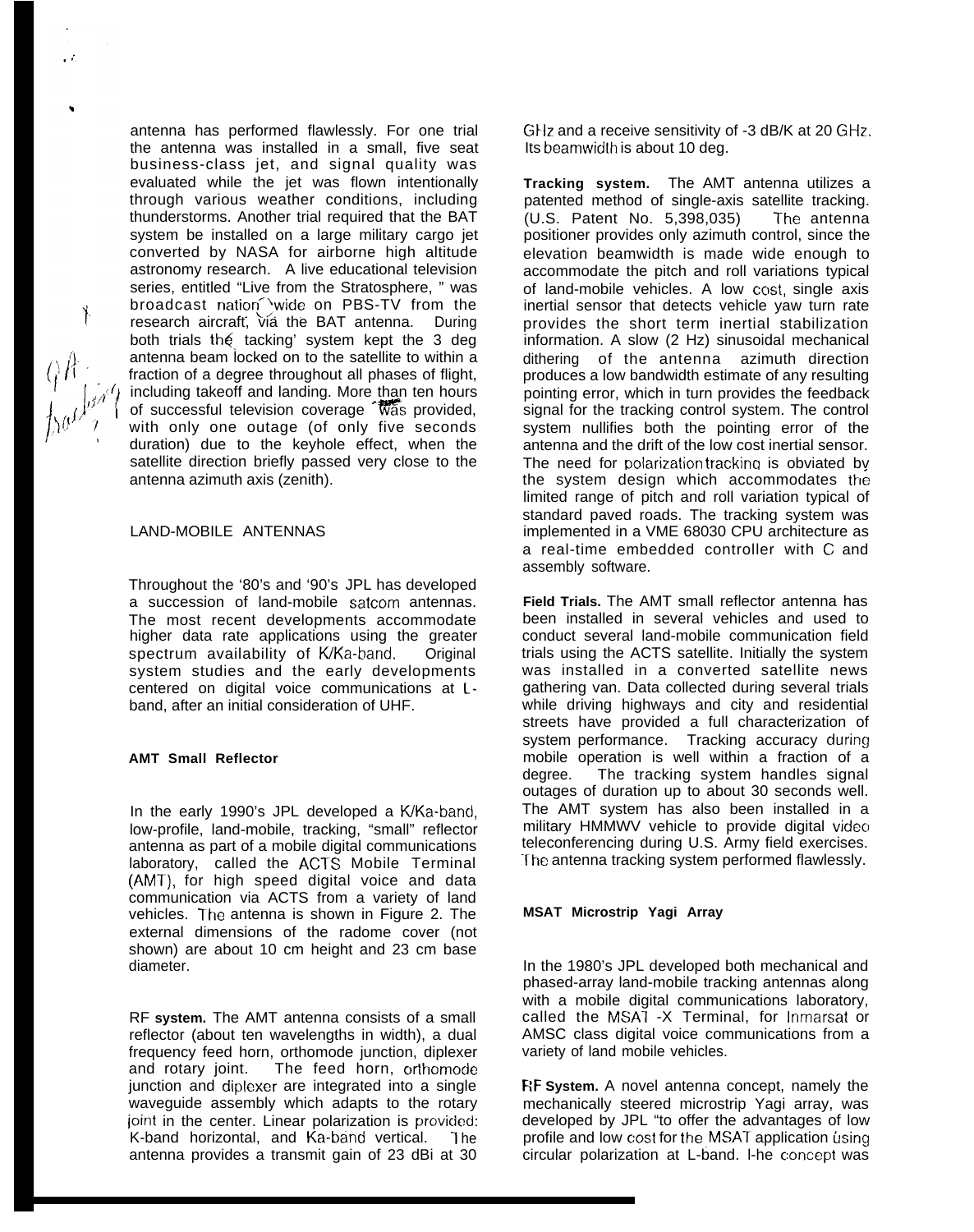patented in U.S. Patent No. 5,220,335. This antenna, as shown in Figure 3, consists mostly of parasitic reflector and director patches with only four active driven patches connected to yield an equivalent 16-element array aperture. The external dimensions of the radome cover are 4 cm height and 56 cm diameter. Because the parasitic elements are not physically connected to the power distributing circuitry, the complexity and RF' loss of the power distributing circuit are dramatically reduced, resulting in improved antenna noise temperature and antenna gain.

\*

The antenna has achieved 10 dBic of gain throughout the specified coverage region. The measured nominal G/T ratio is -12 dB/K. The antenna's beam pointing system has functioned flawlessly in several field tests which include the one with the Inmarsat satellite. The beamwidth is about 30 deg.

**Tracking System.** The satellite beam pointing system employs a monopulse azimuth tracking scheme augmented by an open-loop inertial angular yaw rate sensor. A monopulse rate of 1 kt+z is used. No elevation tracking is needed because the wide elevation beam provides the complete elevation coverage. The tracking system was implemented with an Apple Ile computer as a real time embedded controller using 6502 assembly language.

**Field Trials.** The Microstrip Yagi has been used in several mobile field trials using Inmarsat satellites and has shown the best performance to cost ratio of all the MSAT antennas developed at JPL. Initial trials fitted the antenna on a Ford Econoline van that was driven along highways and city and residential streets. Antenna tracking performance was flawless, and outages of more than ten seconds duration were handled very well -- satellite lock was recovered immediately. These trials have included a public demonstration in Washington D.C. of Direct Broadcast Satellite Radio digital audio reception from the Ford Econoline van while driving the streets of D.C. for the Voice of America.

## **MSAT Phased Array**

For the MSAT L-band mobile satellite communications, in order to demonstrate the lowprofile and beam-agility capabilities of the mobile medium-gain antenna, a phased array was developed, under contract with JPL, by Teledyne Ryan Electronics. This antenna is shown in Figure 4.

**RF System.** The phased array was developed to meet the requirement of a minimum gain of 10 dB with circular polarization over the angular region of  $20^{\circ}$  to  $60^{\circ}$  above the horizon. The antenna, with a multilayer design, has 19 radiating elements arranged on triangular lattice to achieving wide angular beam scan. It employs a stripline crossedslot radiating element. The phase shifter is a 3-bit switched-line type with 12 pin diodes. Its overall antenna size is 53 cm in diameter and 1.8 cm in thickness. 1 he antenna beamwidth is about 30 deg.

**Tracking System.** After the satellite signal has been acquired, the antenna tracks the satellite by a closed-loop sequential Iobing technique. Different Iobing rates are used to decorrelate the azimuth and elevation pointing error estimates. A rate of 50 Hz is useci for azimuth, and a rate of 1/2 Hz for elevation. In the event of a severe signal fade, an open-loop angular inertial yaw rate sensor provides sufficient inertial stabilization until the inertial sensor drift exceeds the antenna beamwidth, a period of about 10 sec. The trackinq svstem was implemented as a custom real-time embedded 8096 microcontroller using C language.

Field Trials. The Teledyne phased array was used in a field trial in Australia with the ETS-V satellite. The antenna was installed in both a van and a sedan and driven between Sidney and Brisbane while communicating via satellite using digital compressed audio and data. The field trial helped the Australian AUSSAT organization evaluate the merits of mobile digital audio, and as a result AUSSAT switched to digital. Both the antenna beam pointing and speech transmission tests were successful. Nominal antenna G/T ratio was measured to be -15  $dB/K$ . The measured minimum antenna gain is 9.2 dBic.

#### **CONCLUSION**

Several antenna developments for the field of mobile satellite communication on land and in the air have been described, along with the results of field trials during which the antennas were extensively evaluated.

### **ACKNOWLEDGMENT**

1 he research described in this paper was carried out by the Jet Propulsion Laboratory, California Institute of T ethnology, under contract with the National Aeronautics and Space Administration.